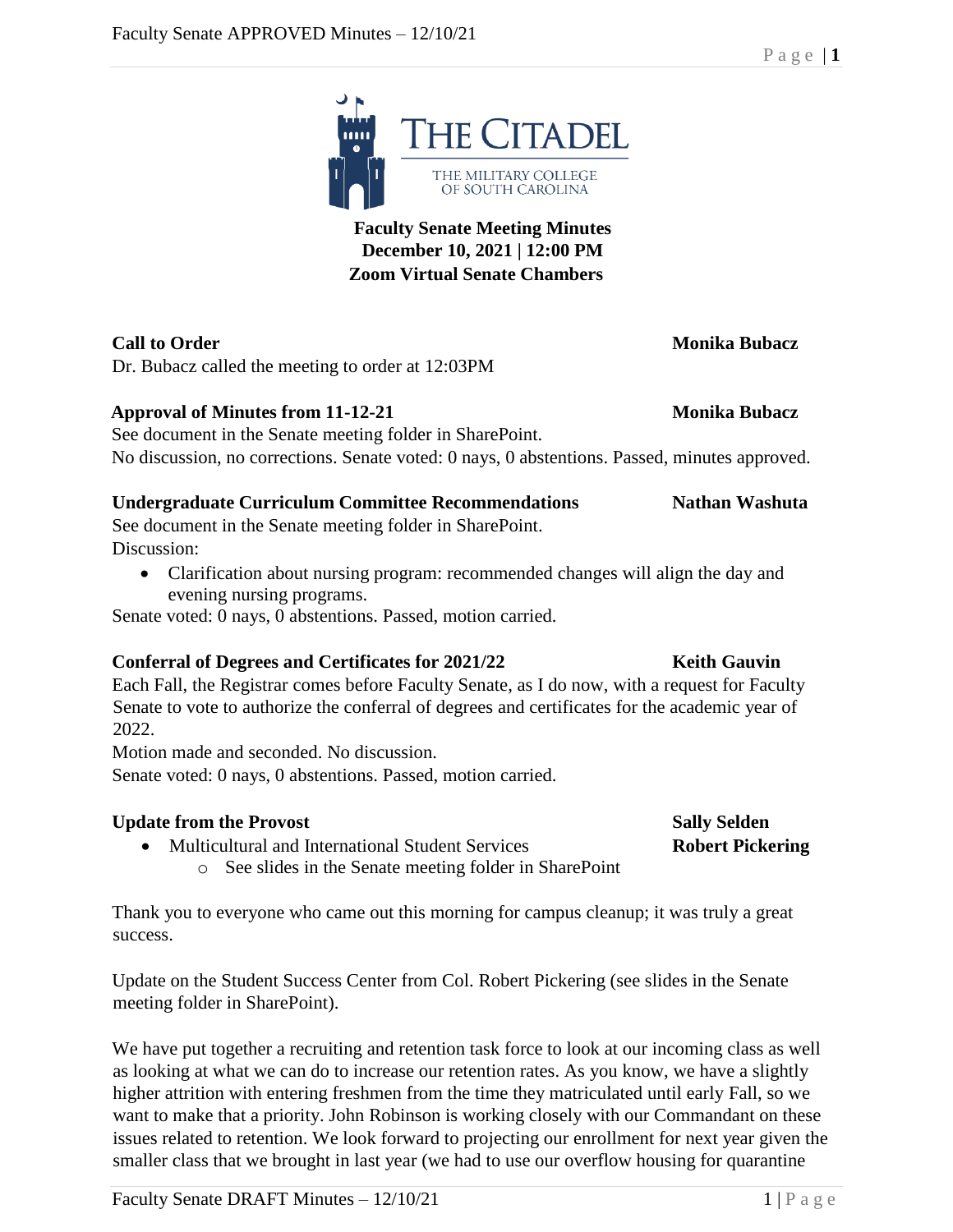housing, brought a small class in this Fall, and had higher attrition). We are now aiming to bring in 900 freshmen and transfer students for next Fall.

We want two new scholarships. You have probably heard a little about our service to country scholarship. We will offer room and board to all of our incoming ROTC knobs. The Army is making a shift; they are intending to give three-year ROTC contracts, as opposed to four-year; in light of that, we will have a scholarship to cover the first year of tuition for those individuals who received an ROTC scholarship. They are aware of that when they matriculate to The Citadel. We will also increase some scholarship funds involving LEAD scholarships. We are hoping those additional resources will help us maintain where we are with ROTC. There is a lot more competition and we are seeing some shrinkage in the size of the ROTC population in general. Dr. Selden will keep you up-to-date about the Recruiting and Retention Task Force after each of their meetings.

We have resumed holding pre-knob visits. Thank you to everyone here, including department chairs, who have done a lot of work on these visits. They have been extremely well received and the feedback has been very positive. Part of the campus cleanup was an opportunity to serve as recruiters and to make sure the campus looks good when we welcome our guests.

Dr. Selden has asked Dr. Bower to work on a policy to limit the number of credit hours cadets can take up to 21 hours per semester. We are seeing many cadets taking 24, 25, 26 hours and we are looking to move a policy forward that would limit them to 21. If they were to exceed that, we can approve it but they would have to pay for that (based on credit hours for their tuition). More will follow about this policy; we are planning to bring something forward next semester.

Deans and Department Chairs are still working on course scheduling, specifically low-enrolled classes and cleaning up the waitlists, before opening back up for more registration.

We are moving forward with implementing a new catalog software program, Analog. Work will be underway next semester to begin use in the Fall. All of our catalogs will be in the online catalog format. Once that is secure and ready, we will move into the implementation. There is a curriculum component that will tie in with our curriculum committees to help with new courses and programs, and changes to current courses and programs.

Thank you to everyone for everything you have done this semester.

Discussion:

- Registration was closed for two weeks. Could we change this to 1-3 days (registration will currently reopen when students are already gone).
	- o Dr. Bower it's closed as long as it is to consider the work of department heads. We can talk about shortening that (just need to make sure deans and department. heads have time to work on the schedule in the meantime).
- Do we know how many students we have lost this semester and how does this semester compare with the normal rate?
	- o Dr. Selden we lost a few more this week (expelled). There were a couple different reasons for losing students (hazing, expulsion, etc.). Dr. Selden's team will work on getting exact numbers to report to faculty in January.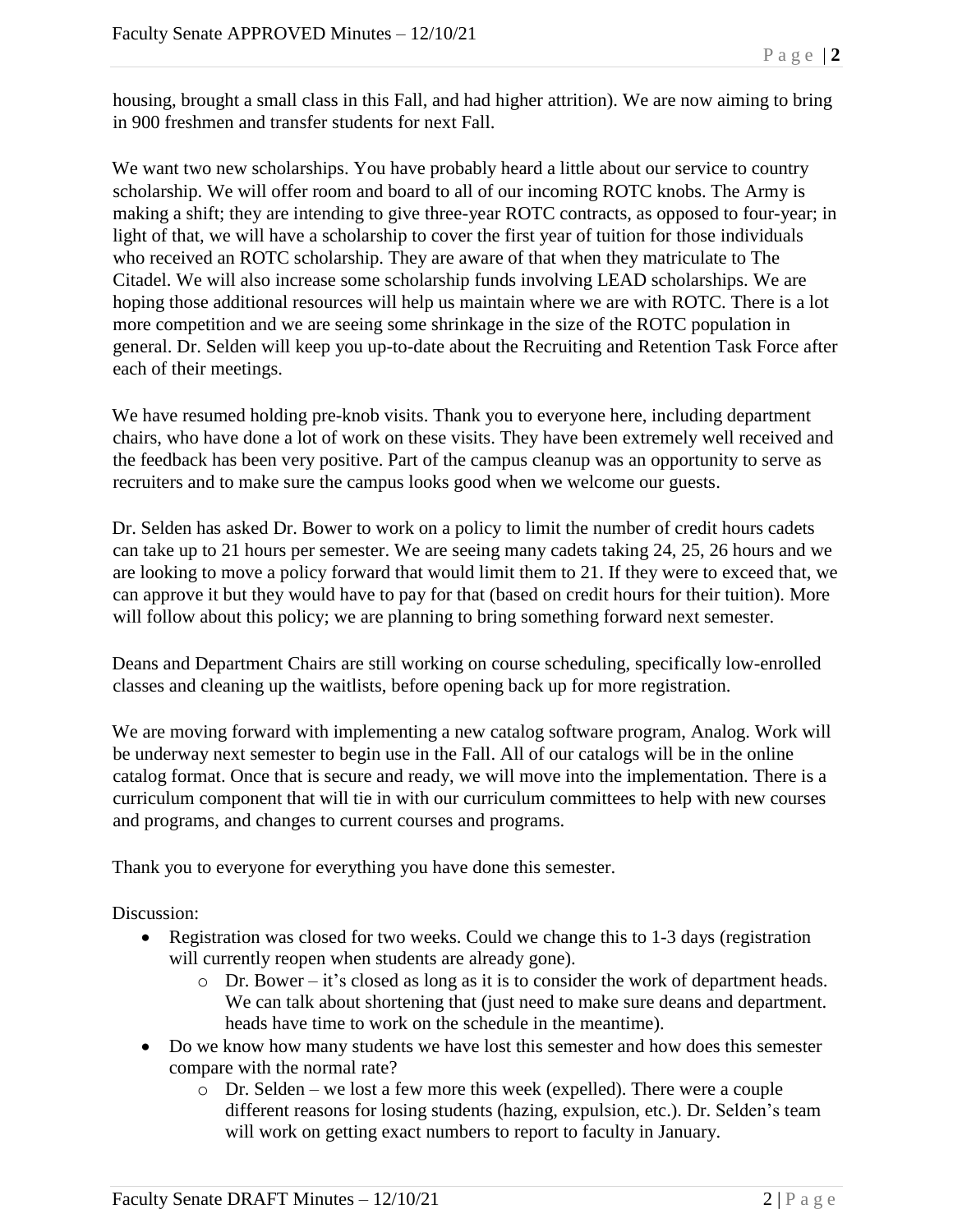### *Ad Hoc* **Senate Review Committee Update Amanda Mushal**

# See document in the Senate meeting folder in SharePoint.

There are 11 recommendations in total.

1-6: Recommendations related to the Senate Charter (no vote this meeting; possibly vote on these recommendations next meeting)

- Discussion:
	- o Was there any discussion of a retired faculty member serving as Parliamentarian?
		- No, but that is something to consider in addition to a staff member (opening this up to the larger Citadel community)
	- o What happens if the Senate Executive Committee does not receive an annual report from a standing committee? Is there a way to enforce Standing Committee requirements?
		- Not sure (other than perhaps relieving the chair of his/her position); committee would be happy to hear proposals for this.
- 7-11: Non-Charter recommendations
	- Discussion:
		- o Did the Senate Review Committee reach out to the previous chairs, vice chairs, and recording secretaries for Senate for each year since 2017 about the Organizing Committee's existence and any problems with it?
			- $\blacksquare$  No, we did not talk with them.
		- o How is the proposed liaison position different from current coordination?
			- It would formalize what is happening now. The Nnew liaison position would replace the function of the Organizing Committee.
				- The Organizing Committee does not currently meet as a committee. There is a sense that expecting the Organizing Committee (which includes all department chairs) to meet to determine assignments would not be a productive use of time.
		- There is A concern was expressed concern that , by having a liaison officer, we would move things away from the Executive Committee, and that having an Organizing Committee and expecting them to meet would not be a productive use of time (what does the new position solve?).
			- $\rightarrow$  The proposal would also consider making the new liaison part of the Executive Committee (would not remove them from connecting with Senators).
		- o The Senate Review Committee has discussed whether a small committee, similar to the Committee on Committees, would add heft to requests from the Recording Secretary.
			- A small committee that suggests committee assignments to department heads might help.
		- Keeping records of how long committee members have served on particular committees would also be welcomeuseful.

If anyone served on the previous Committee on Committees, your insight would be very welcome. The *Ad Hoc* Senate Review Committee will meet and vote on changes to the Senate Charter in January.

### **Standing Committees Elizabeth Connor**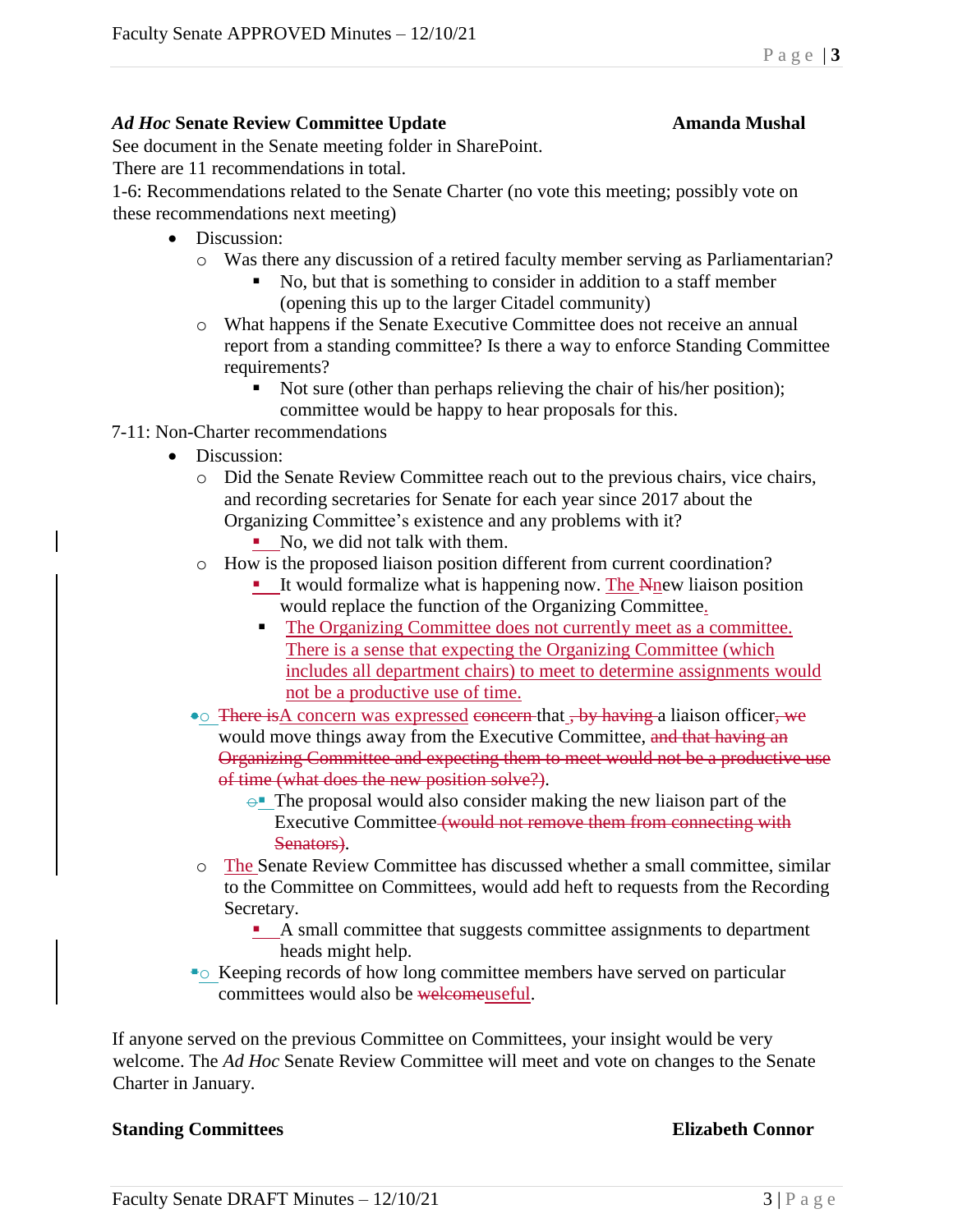• Cadet Life **Katja Pilhuj** 

Here are some of the points of discussion with members of the committee (cadets, faculty, and staff), as well as the regimental commander of cadets and the director of cadet activities:

- o Mess Hall policies and practices and the food that is ordered:
	- Met with Jeremy Mackey (in charge of food services on campus) and facilitated a Q&A among cadets on the committee and Mr. Mackey.
		- We are trying to reconstitute the Mess Hall Council and clean up lines of communication so cadets can have a better understanding of what goes into the workings of the Mess Hall.
- o Discussion with the Commandant's department about the issue of women's bathrooms in the battalions.
	- Out of the five battalions, only one had a women's bathroom on the fourth floor where the knobs are located. This meant that female knobs had to walk down from the fourth floor to the second floor to use the bathroom. That's very far and there were issues with upperclassmen stopping women on the way to the bathroom. The Commandant's department is going to look into perhaps having different rules and maybe even turning one of the male bathrooms on the fourth floor into a bathroom for the women on the fourth floor.
- o Dr. Pilhuj has been discussing the CAS system usage with Colonel Dougherty.
	- Right now, CAS is mostly used for punishments and attendance. We are interested in looking at that and reconfiguring the way the military pillar is used; in fact, it is not used for anything at all. We imagine it would be a place where faculty and staff could contribute multiple types of information about cadets or students they are concerned about, whether it is low level remarks on energy levels or other issues such as missing assignments. This place could serve as a clearinghouse for concerns but also a place where faculty and staff could put praise and compliments for cadets regarding extracurricular activities, rank requirements, club sports, etc., functioning as a more complete picture of what the cadets are doing outside of class and military duties).
- Governance (Faculty Manual) **Benjamin Dean**

- o Please review the proposed updates to the Faculty Manual and use the online survey to provide feedback and encourage your colleagues to do the same. Thanks to committee member Dr. Richard Robinson for setting up the survey and creating the instructional YouTube video.
- o To encourage participation, the committee will present a side-by-side comparison of the old Faculty Manual with the new version (look for that next week). Thanks to committee member Dr. Amy Emm for setting this up.
- o Two open, all-faculty meetings in January (see **Future Business** below)
- o Comments from meetings and surveys will be collected through January; the committee will develop a revised draft around February 11 to submit as a report to the Faculty Senate Executive Committee.
- o Discussion
	- Will changes to the Faculty Manual apply only to new hires or apply retroactively to current faculty as well?
		- Once the new Faculty Manual is approved, it applies immediately to all current faculty and faculty hired thereafter.